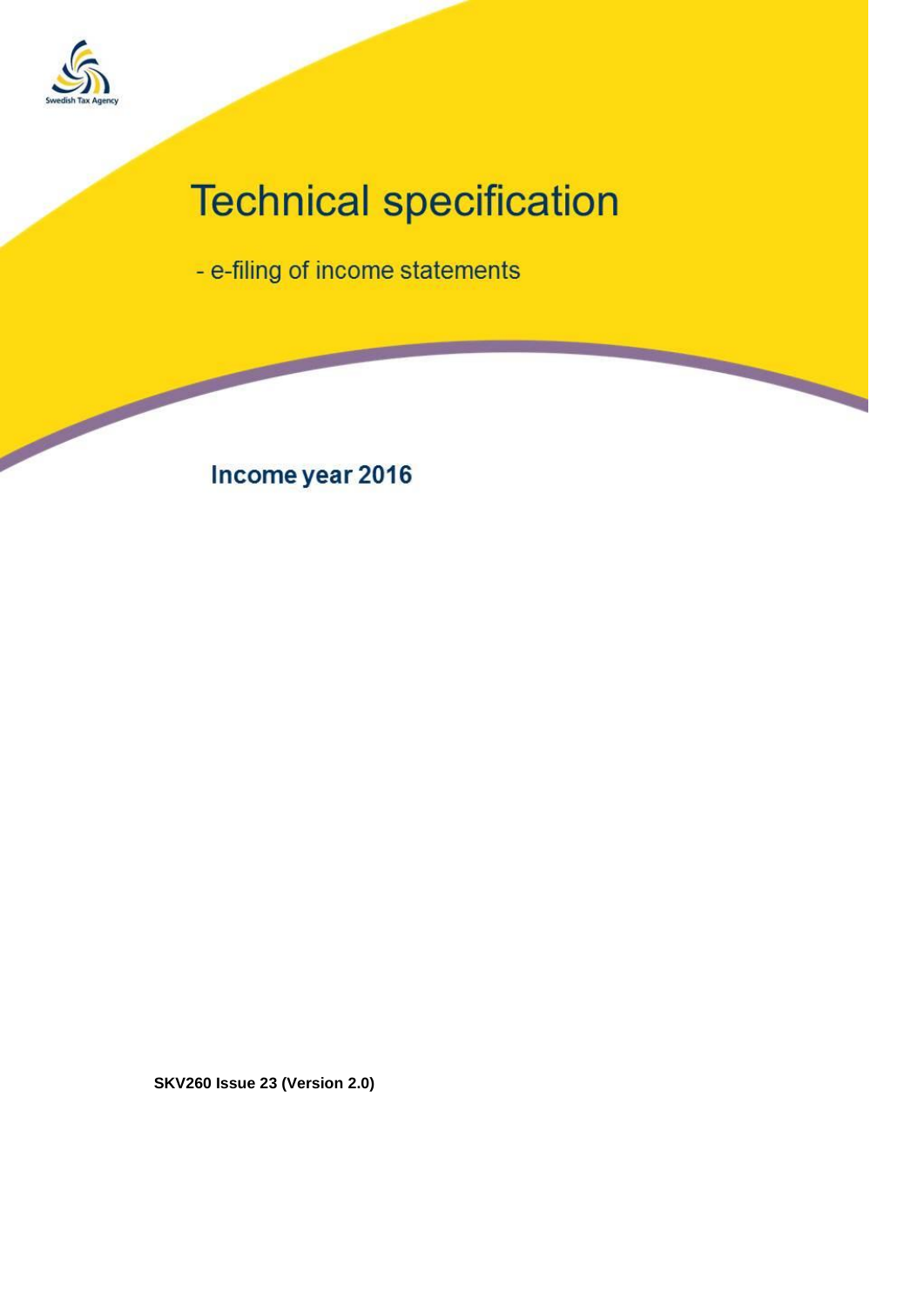# **Contents**

| 1     |           |                                                                         |
|-------|-----------|-------------------------------------------------------------------------|
| 2     |           |                                                                         |
| 3     |           |                                                                         |
|       | $\bullet$ |                                                                         |
|       |           |                                                                         |
| 3.2.1 |           |                                                                         |
| 3.2.2 |           |                                                                         |
| 4     |           |                                                                         |
|       | $\bullet$ |                                                                         |
|       | $\bullet$ | 4.2 The right information for the right person                          |
|       | $\bullet$ | 4.3 Informing the person to whom the information relates7               |
| 5     |           |                                                                         |
|       | $\bullet$ |                                                                         |
|       | ٠         |                                                                         |
|       | ٠         |                                                                         |
|       |           |                                                                         |
| 6     |           |                                                                         |
|       | $\bullet$ |                                                                         |
|       | $\bullet$ |                                                                         |
|       | ٠         | 6.3 Identifying the person to whom the income statement relates<br>10   |
|       | $\bullet$ |                                                                         |
|       | ٠         |                                                                         |
|       |           |                                                                         |
|       |           | 6.7 Income statements without personal ID number  11                    |
|       |           |                                                                         |
| 6.8.1 |           |                                                                         |
| 6.8.2 |           |                                                                         |
| 7     |           |                                                                         |
|       |           | 7.1 Correction of income statements and withholding tax information 12  |
|       |           | 7.2 Correction of income statement submitted for the wrong person<br>14 |
|       |           | 7.3 Removal of submitted income statements 14                           |
|       |           | 7.4 Removal of entire income statements file 14                         |
| 8     |           | Technical requirements and testing of new XML format 14                 |
|       | ٠         |                                                                         |
|       |           |                                                                         |
|       |           |                                                                         |
|       |           |                                                                         |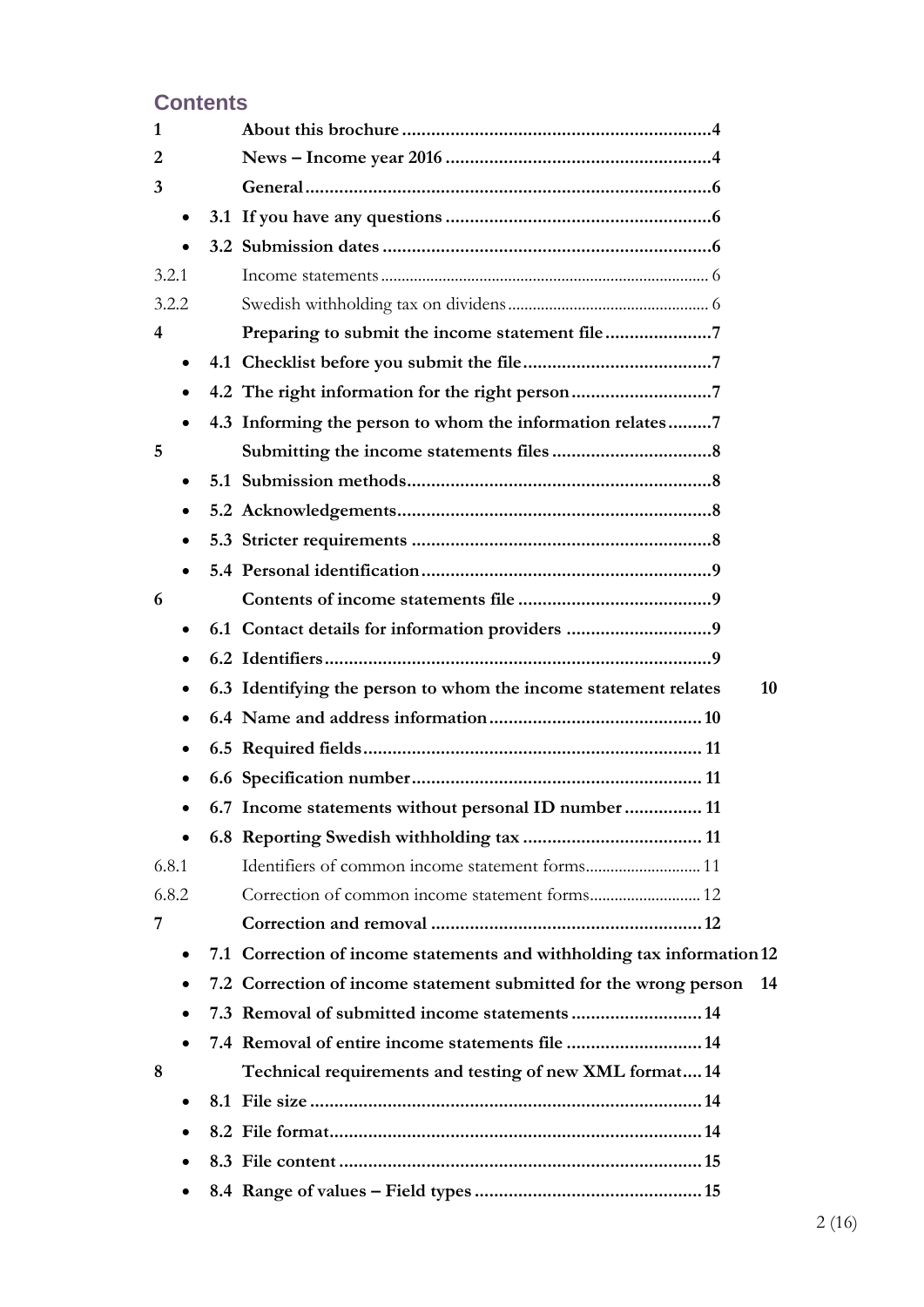| q |  |  |
|---|--|--|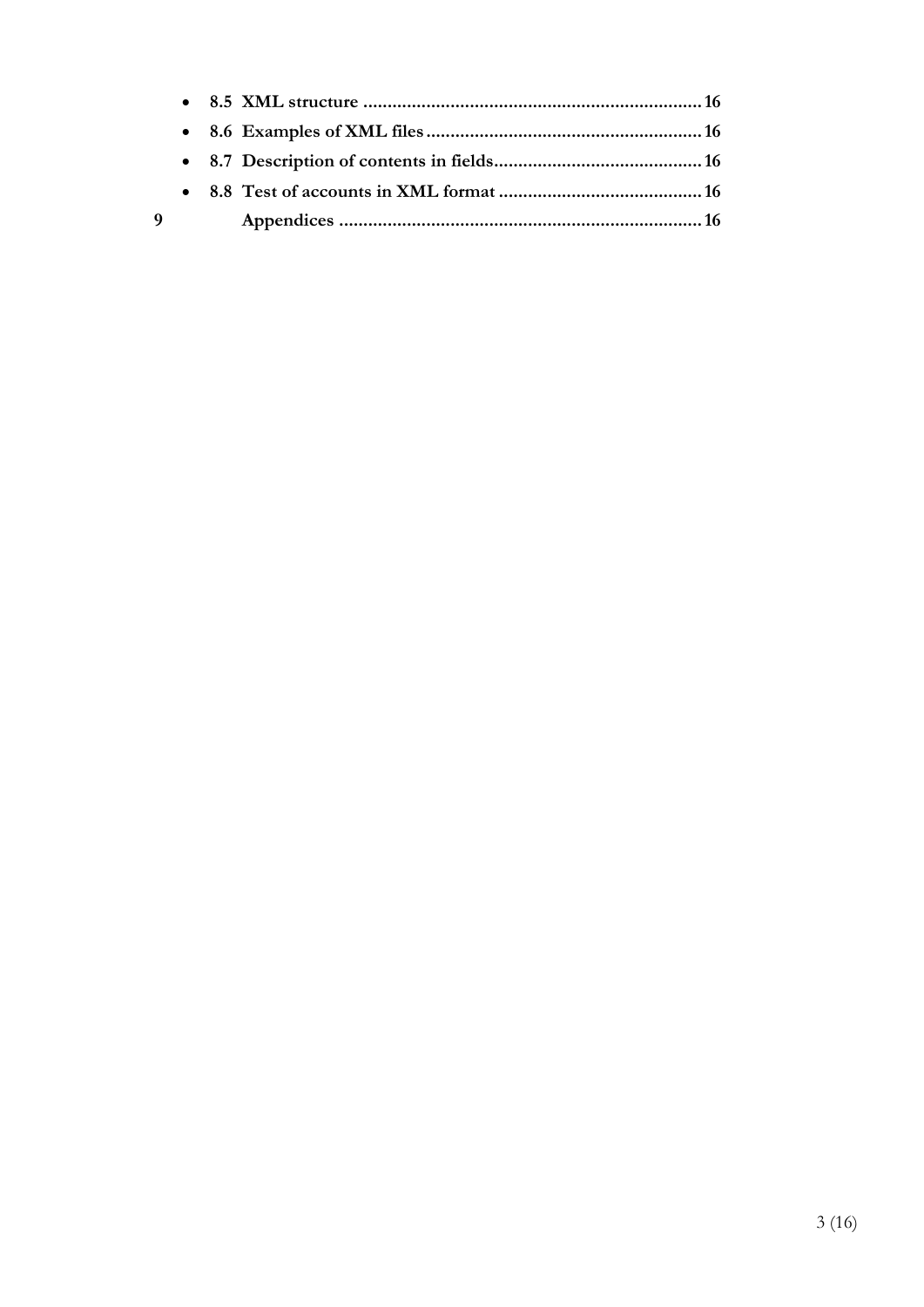# <span id="page-3-0"></span>**1 About this brochure**

This brochure describes how to design and submit data files containing income statements. The brochure is intended primarily for software companies and information providers with their own systems for generating income statement files.

The technical description applies to the reporting of income statements and Swedish withholding tax on dividends relating to income year 2016.

# <span id="page-3-1"></span>**2 News – Income year 2016**

From income year 2016 a number of changes are introduced that will affect how income statements are reported. The changes concern the following income statement (KU) forms as described below.

#### **All KU forms**

The following field has been added:

o A "free address" field, FriAdress (FK230)

In the "free address" field you can specify addresses that do not fit in the regular address fields. It could be foreign addresses that are structured differently than Swedish addresses. Remember to include a country code for foreign addresses. The field length is 350 characters.

#### **KU10**

The following fields have been removed from the elektronic form (they have never been present in the paper form):

- o Foreign tax identification number, TIN (FK252)
- o Country Code TIN, LandskodTIN (FK076)

#### **KU18 and KU19**

The information text on the paper form has been clarified regarding compensation amounts. The text now states that only the compensation can be specified in foreign currencies; tax deduction should always be specified in SEK.

#### **KU21, KU31, KU32, KU34 and KU35**

The following field has been added:

o An "unknown value"field, OkandVarde (FK599)

The field includes a checkbox that can be checked if the value of the dividend or payment is unknown when the income statement should be submitted. The new field enables information providers to submit the income statement on time and with the information that the dividend or payment has been made. The statement should be completed when the value becomes known.

#### **KU31**

The following field has been added:

o *Record Date*, Avstamningsdag (FK853)

The field has been added to enable providers to submit information about the record date along with the reporting of withholding tax on dividends. It is now possible to distinguish the dividends from each other when several dividens are paid during the year.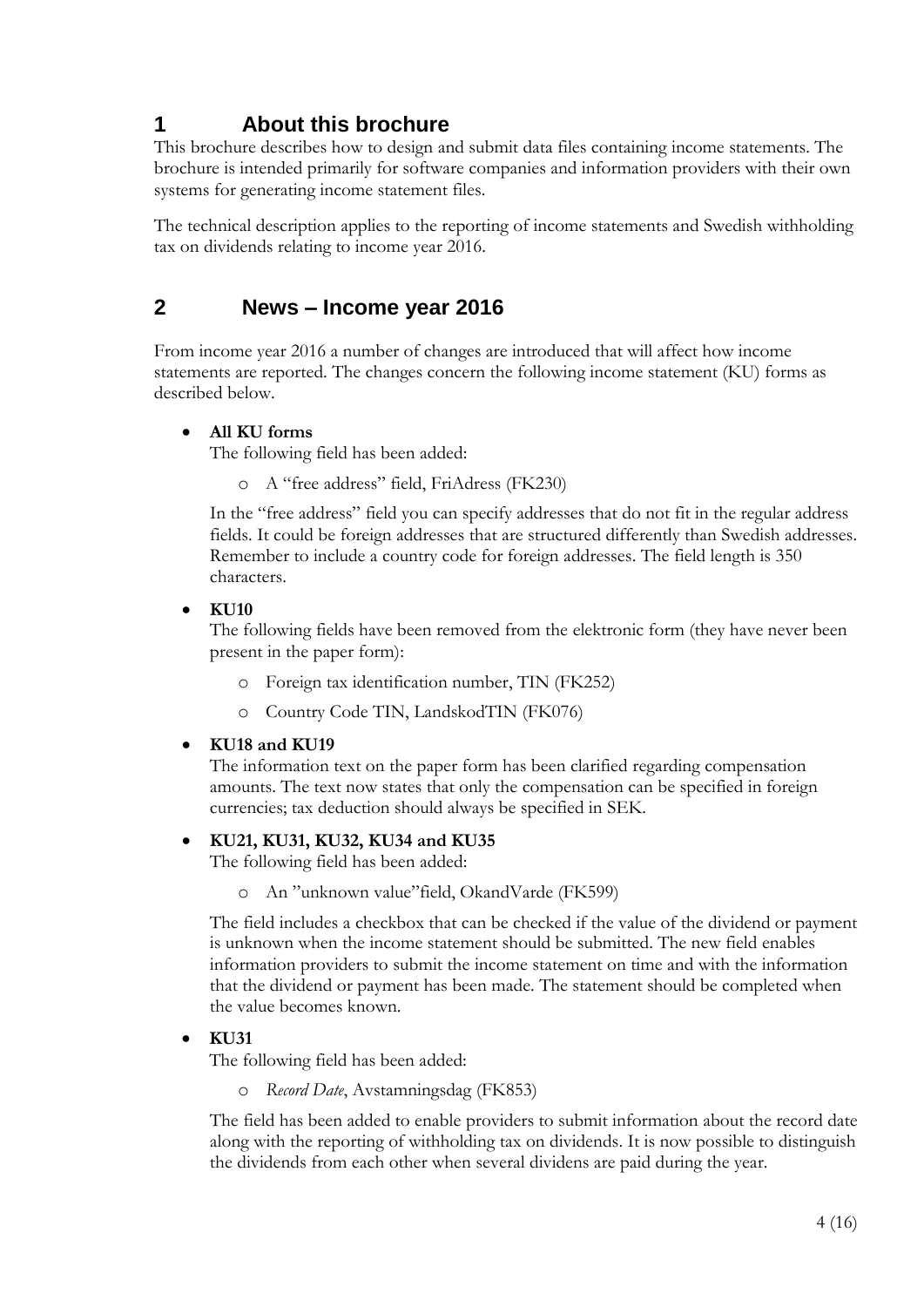#### **KU52**

The following field has been removed:

o *Withdrawal for yield tax*, UttagAvkastningsskatt (FK655)

#### **KU53**

The following field has been removed:

o *Type of insurance*, TypForsakring (FK654)

#### **KU55**

The following changes have been made:

- o The format for *Transferred part*, OverlatenAndel (FK632) has been changed to Decimal2-100. As a result, the share can be specified with two decimals, and with numbers larger than zero and smaller than or equal to one hundred.
- o The text "bruttobelopp" (gross amount) has been removed from FK634 och FK643 in the Swedish paper form. The new wording is "Överlåtelsepris" (transfer price) and "Förvärvspris" (purchase price).

#### **KU65**

The form has been removed. From income year 2016, it is no longer possible to claim tax deduction for donations and therefore the form is no longer needed.

#### **KU66**

The following fields have been added in the electronic form (the fields exist already in the paper form):

- o *Foreign tax identification number*, TIN (FK252)
- o *Country Code TIN*, LandskodTIN (FK076)

#### **KU80 and KU81**

The following fields have been removed:

- o *Date of birth*, Fodelsetid (FK222)
- o *Other ID number*, AnnatIDNr (FK 224)

Since KU80 and KU81 should only be submitted for persons with unlimited tax liability, these fields are not needed.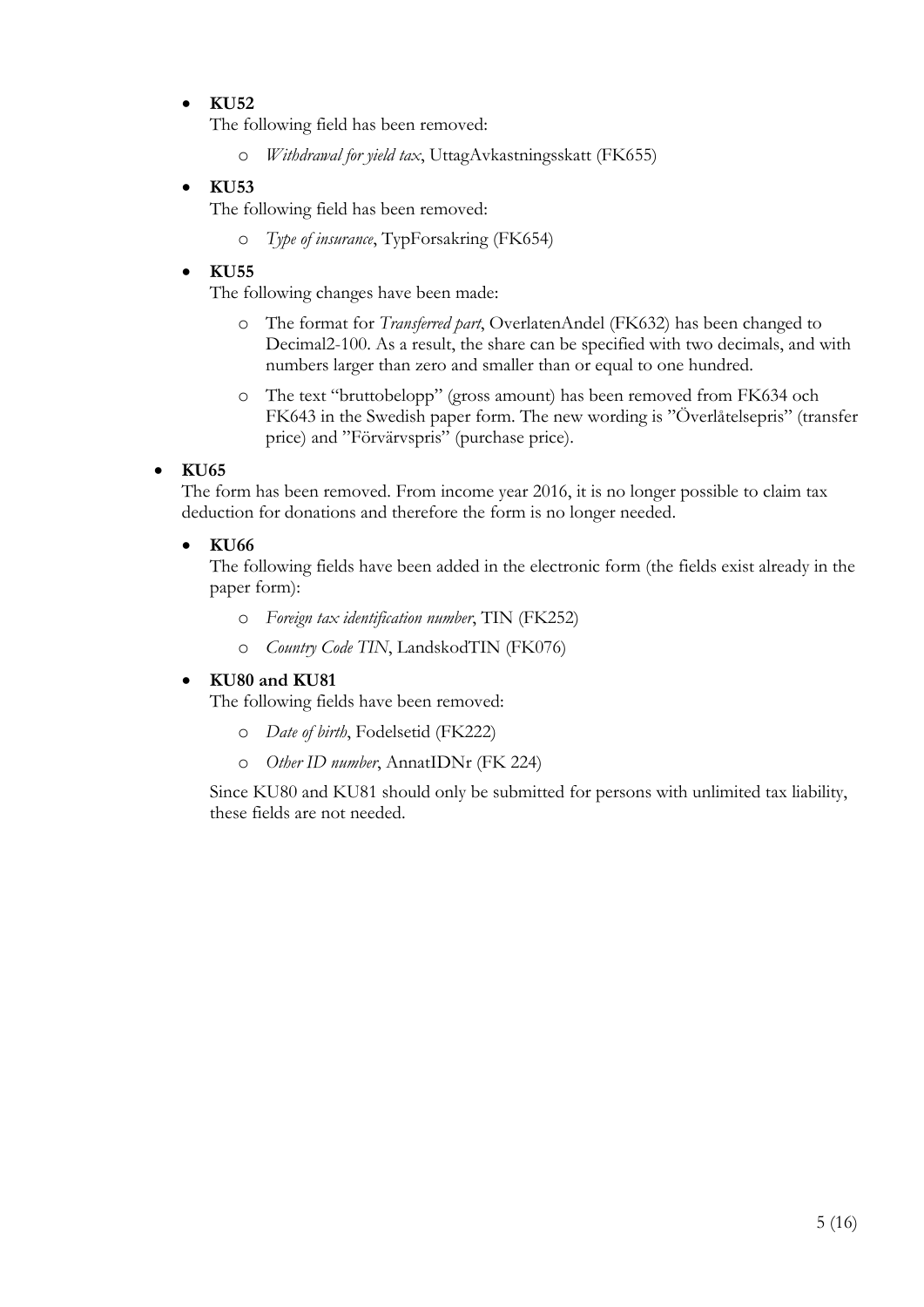# <span id="page-5-0"></span>**3 General**

Information providers must submit to the Swedish Tax Agency annual income statements on salaries and remuneration paid, securities sold, etc. Deductions made for Swedish withholding tax on dividends must be accounted for and paid regularly over the income year, no later than four months after the dividend.

In addition to submitting the income statement on file, it is now possible to submit income statements electronicallyvia manual input via an e-service. The e-service contains instructions on how to register data.

Information about requirements can be found in brochures available at the Swedish Tax Agency's website.

**Note**: The brochures for income year 2016 will be updated during the year 2016.

SKV 304 Income statements – salaries, remuneration, etc. Available in Swedish only

SKV 373 Income statements – interest, dividends, etc. Available in Swedish only

SKV 378 Tax rules for housing associations and their members. Available in Swedish only

SKV 442 Special income tax for people working in Sweden and living abroad

SKV 347 Information about the KU66 form

Information about Swedish withholding tax on dividends is available at the Swedish Tax Agency's website, [www.skatteverket.se.](http://www.skatteverket.se/)

#### <span id="page-5-1"></span>**3.1 If you have any questions**

**General questions.** You can contact the Swedish tax Agency in several ways:

- Visit the website, [www.skatteverket.se](http://www.skatteverket.se/)
- Call the Tax Information (Skatteupplysningen) at +46 (0)771-567 567
- E-mail your questions by filling out a form found on the page "Contact us" at [www.skatteverket.se](http://www.skatteverket.se/)

**Technical queries** are handled by Technical Support at 0771-787 787. **Note**: From abroad, dial +46 8 764 92 10.

#### <span id="page-5-2"></span>**3.2 Submission dates**

The dates for submitting income statements as well as corrections are important to keep in mind, as is the date for reporting Swedish withholding tax on dividends.

#### <span id="page-5-3"></span>**3.2.1 Income statements**

**31 January** – Income statements must be submitted to the Swedish Tax Agency no later than 31 January of the year following the income year. Corrections to income statements must be submitted promptly. Corrections submitted by 1 March are taken into account at the preprinting of the income tax return.

**30 June** – Income statement, KU72, must be submitted to the Swedish Tax Agency no later than 30 June of the year following the income year.

#### <span id="page-5-4"></span>**3.2.2 Swedish withholding tax on dividens**

Swedish tax on dividends must be reported no later than four (4) months after the dividend.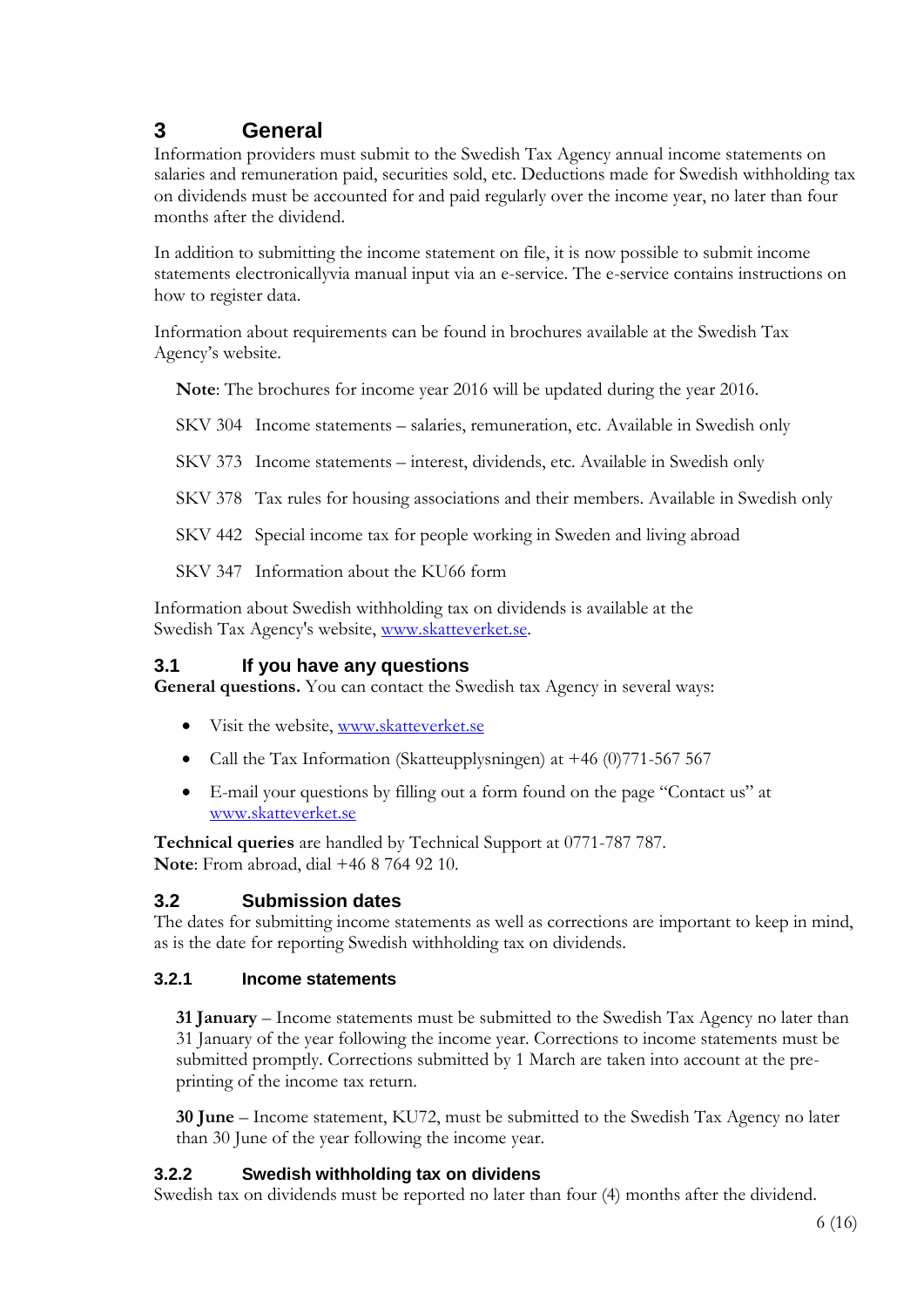# <span id="page-6-0"></span>**4 Preparing to submit the income statement file**

#### <span id="page-6-1"></span>**4.1 Checklist before you submit the file**

It is important that the information submitted are of high quality. Therefore you are recommended to use the checklist below before submitting your report. The checklist can save both time and trouble for you, the Swedish Tax Agency, and for the person to whom the information relates.

When reporting income statements, you need to consider the following:

- Make sure the same information provider number (FK201) has been used to report the employer's contributions and deducted tax, PAYE.
- Make sure the file contains relevant and updated contact information.
- Make sure the specification number (FK570) is specified for all income statements.
- If the person to whom the information relates has no Swedish personal identity number or coordination number, the following must be stated:
	- o FK222 Date of Birth (FK224 Other ID number for legal entities)
	- o FK216, 217 First Name, Last Name
	- o FK218 Street address
	- o FK220 Postal location

Note: FK230, FriAdress, together with FK221, LandskodPostort, may be used instead of Fk218 and Fk220.

- Check that all remuneration or costs are included and that they have been given the accurate element names.
- Check that you have entered the ISIN for all securities that have ISIN.

**Note**: If ISIN has a country code other than "SE", make sure always to add a name in plain text. Also make sure that your "own" internal ISINs are converted to actual ISINs (FK572).

#### <span id="page-6-2"></span>**4.2 The right information for the right person**

The summary and pre-printing of income tax returns are based on the submitted income statement. Therefore it is important that the income statements are provided

- $\bullet$  on time,
- with the correct Swedish personal identity number or coordination number (correct identity), and
- with correct figures.

Income earners are also credited with preliminary tax based on the submitted income statements. Employers and others who report information in the PAYE return, must make sure that the information is consistent with the submitted income statements.

#### <span id="page-6-3"></span>**4.3 Informing the person to whom the information relates**

When the income statement has been submitted to the Swedish Tax Agency, the equivalent information must be submitted to the person to whom the information relates. The information can be submitted in any of the following ways:

• On the last pay slip for the year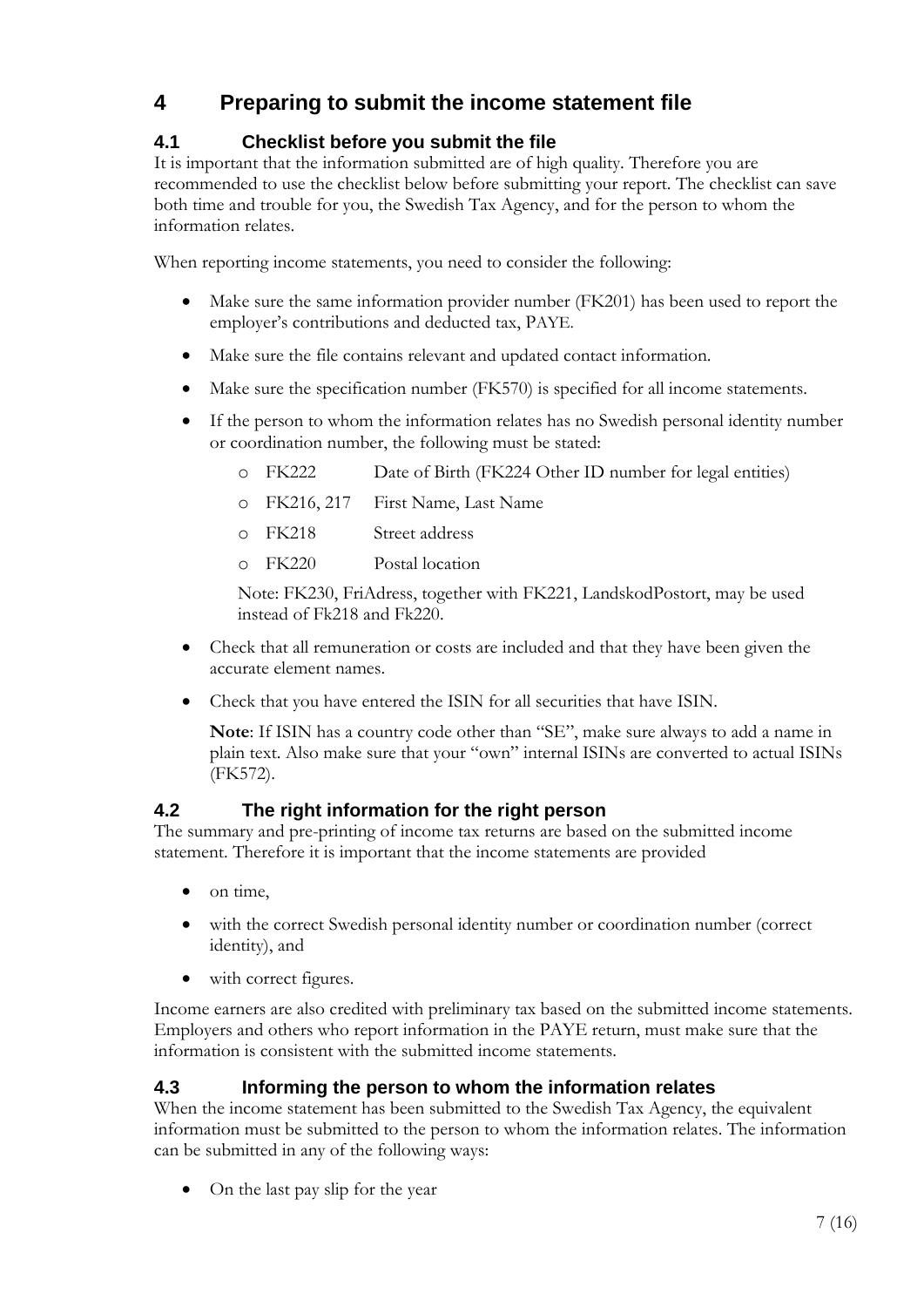- On annual statements
- On personal forms adapted to suit personal printing routines and needs
- By e-mail

It is important that it is easy to compare the income statement inforrmation with the information on the income tax return.

If income statement KU13 or KU14 has been submitted, the information sent to the employee must include a statement to the following effect:

**KU13**: "This information refers to income which, as part of the decision on special income tax for non-residents, should not be declared in Sweden."

**KU14:** "This information refers to a special income statement, that is, pensionable income and replacement of income statements, for income that should not be declared in Sweden."

# <span id="page-7-0"></span>**5 Submitting the income statements files**

#### <span id="page-7-1"></span>**5.1 Submission methods**

Income statement files can be submitted via the two following e-services:

- **Lämna kontrolluppgifter, Filöverföring**. The e-service requires an e-ID.
- **e-Transport**. The e-service requires Steria Certificates and an agreement with the Swedish Tax Agency.

The files must be prepared according to the instructions in this brochure.

The e-Service **Lämna kontrolluppgifter** allows you to register income statements manually. The purpose of this procedure is to eliminate the need to submit income statements on paper, although that possibility will still remain. The forms can be downloaded from the Swedish Tax Agency's website.

#### <span id="page-7-2"></span>**5.2 Acknowledgements**

When the Swedish Tax Agency receives an accurate income statements file, an electronic acknowledgement is generated and sent to the person who submitted the file. The acknowledgement is a confirmation that the Tax Agency has received and can read the reported income statements.

If the income statements file submitted contains errors, you will receive an error message detailing the errors detected.

**Note**: If the file has been sent via e-Transport, the error message will not contain detailed error information. Also, the acknowledgement is not made immediately; it is sent by e-mail with delay.

#### <span id="page-7-3"></span>**5.3 Stricter requirements**

The formal verification has been expanded significantly regarding the contents of income statement files. The Swedish Tax Agency does not accept files lacking mandatory identification data, or that contain formatting errors, field type errors, or errors related to the connection between fields.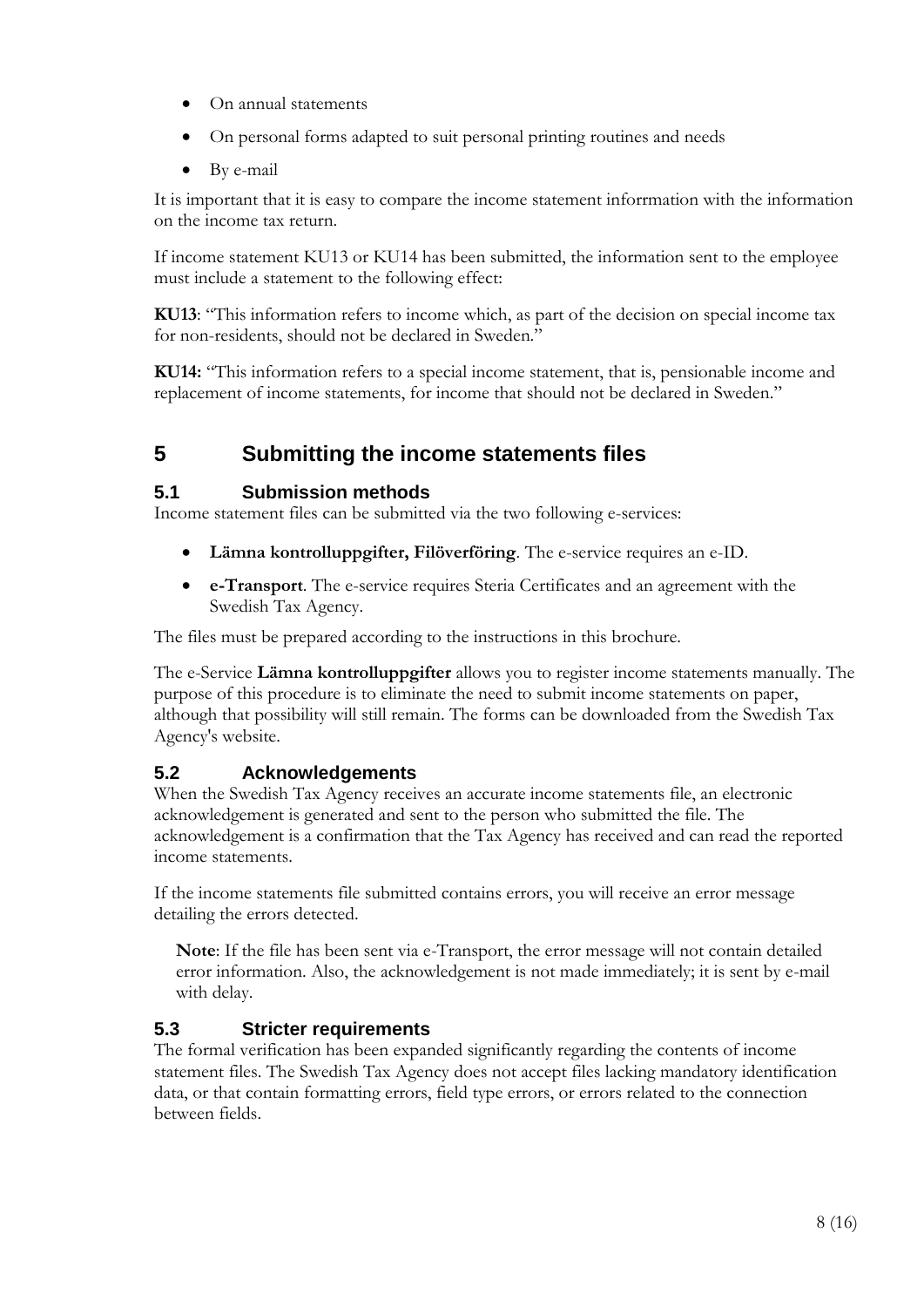### <span id="page-8-0"></span>**5.4 Personal identification**

The Swedish Tax Agency has improved the security of the e-service for filing income statements. This means that you have to identify yourself whenever you wish to submit income statements electronically.

- If you submit an income statement file via file transfer, you have to identify yourself with e-ID. It does not mean that you are personally responsible for the file contents, but it enables the Swedish Tax Agency to identify the source of information.
- Submitting income statements files via e-transport requires an agreement with the Swedish Tax Agency. When you log into the e-transport interface, you use an authentication certificate authorised by the Swedish Tax Agency. Certificates are issued by an approved external party for e-transport. At present, valid certificates are only available from **Steria AB.**

**Note:** You do not have to log in with your e-ID in order to test your file in the Swedish Tax Agency's test service.

# <span id="page-8-1"></span>**6 Contents of income statements file**

#### <span id="page-8-2"></span>**6.1 Contact details for information providers**

Having access to accurate contact details makes it easier for both information providers and the Swedish Tax Agency.

The section *Blankettgemensamt* of the income statement file should contain details about those who are contact persons for the providers of income statement information.

**Note**: At least one contact person must be specified for the information providers.

Large organisations may have different contact persons for different departments or divisions. For this reason, it is possible to provide contact details for several persons in the section *Blankettgemensamt*. For example, one company may have one contact person for income statements dealing with the company's employees, and another contact person for the income statements dealing with securities. In the field *Sakomrade* (area of expertise) you can specify which part of the business a certain contact person is responsible for.

#### <span id="page-8-3"></span>**6.2 Identifiers**

The following income statement fields are identifiers that make it possible to distinguish one income statement from another:

| KU type      | The form that should be used for the income statements in question         |
|--------------|----------------------------------------------------------------------------|
| <b>FK201</b> | The information provider's personal ID or corporate ID number              |
| <b>FK203</b> | Income year                                                                |
| FK215,       | Whoever the income statement relates to. Personal ID, coordination         |
| FK222 or     | number, or corporate ID number (FK215). Should none of these numbers       |
| <b>FK224</b> | exist, specify date of birth for an individual (F222) or another ID number |
|              | for a legal entity (FK224).                                                |
| <b>FK570</b> | Specification number                                                       |
|              |                                                                            |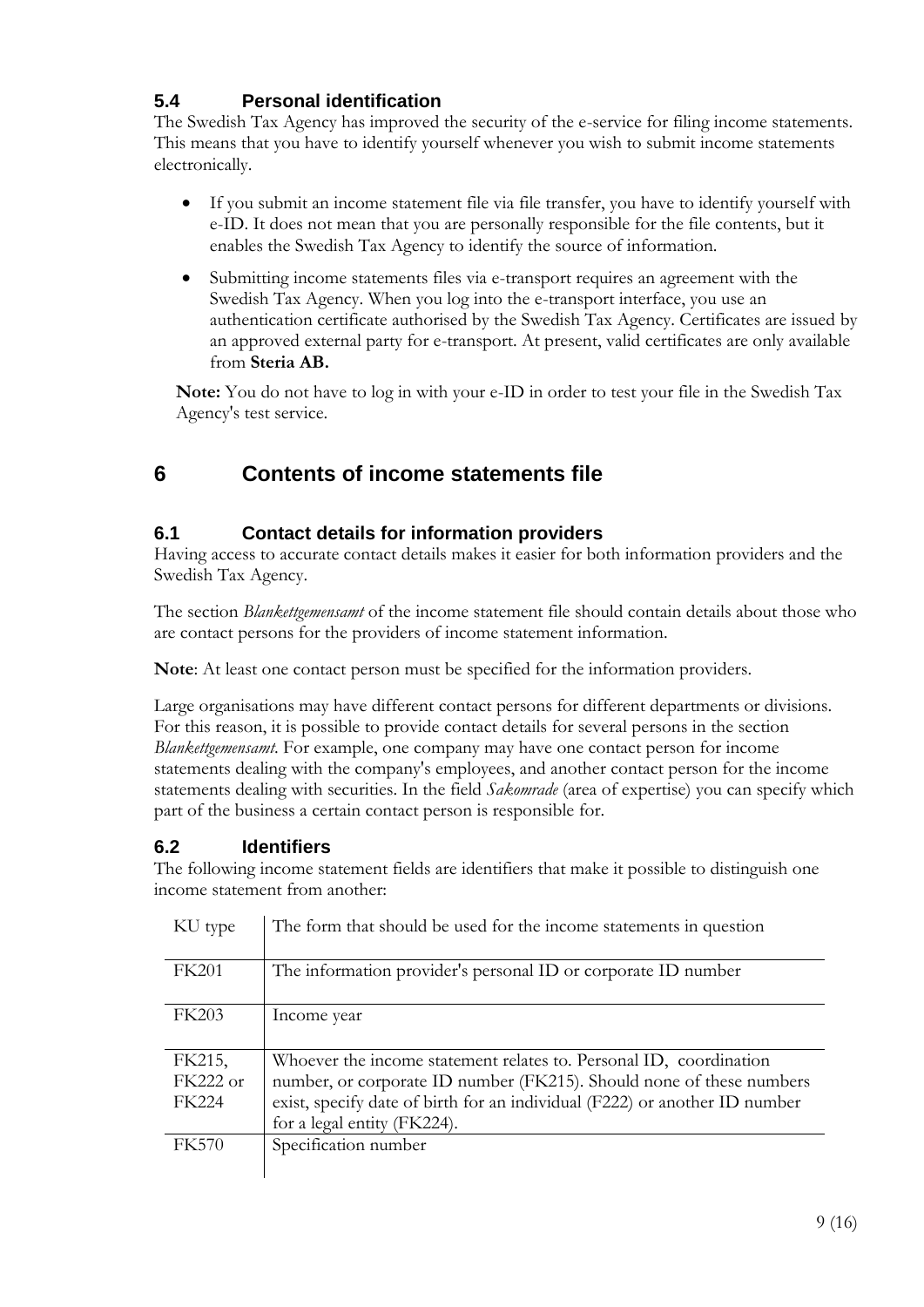These five identifiers are mandatory and must be specified in all income statements. They are also important for correction or removal, see the section [Correction and removal.](#page-11-1)

**Note:** These identifiers are also valid when reporting withholding tax on dividends on KU31. This means that reports for a physical or legal person, who receives dividend from different companies in the same income year, must contain different specification numbers.

#### <span id="page-9-0"></span>**6.3 Identifying the person to whom the income statement relates**

The person to whom the income statement information relates must be identified. This can be done by specifying one of the following fields:

**Personal ID number field (FK215)**. Use this field if the person has a personal ID number, or if the person has a coordination number but no personal ID number.

**Date of Birth field (FK222)**. Use this field if the person lacks both personal ID number and coordination number.

Enter the date of birth in the format YYYYMMDDnnn

The three n digits at the end are used to distinguish between individuals who were born on the same day and all lacking a personal ID number.

Example: A person who was born on June 4 in 1989 and who lacks a personal ID number, the number 19890604001 should be entered in the date of birth field.

The details entered in the Date of Birth field should be reused for any additional income statement provided for the same individual.

**Other ID Number (FK 224).** For income statements relating to foreign legal persons who have neither a Swedish corporate number nor a registration number, the Other ID Number (FK 224) should be specified, not the Date of Birth field. The Other ID Number field can also be used in cases where a physical person lacks personal ID number or coordination and the date of birth is unknown.

There are no formal requirements for the Other ID Number, but it is recommended that the legal person's foreign organisation number is specified.

#### <span id="page-9-1"></span>**6.4 Name and address information**

**Swedish residents.** For income statements relating to individuals with a Swedish personal ID number and a registered residence in Sweden, name and address information does not have to be specified.

**Non-residents.** For income statements relating to non-residents, both persons with a Swedish personal ID number and those with a coordination number, the following fields should be specified: First name (FK216) and Last name (FK217), Street address (FK218), Postal code (FK219), Postal location (FK220), and Country code for postal location (FK221).

If the address does not fit in the regular address fields, Free address (FK230) can be used instead of FK218, FK219 and FK220. It could be a foreign address that are structured differently than a Swedish address. Country code (FK221) is compulsory if you use Free address.

**Foreign legal entities**. For income statements relating to foreign legal entities, the following fields should be specified: Orgname (FK226), Street address (FK218), Postal code (FK219), Postal location (FK220), and Country code for postal location (FK221).

If the address information does not fit in the field Street address (FK218), the field Street adress2 (FK228) can be used. Should the address information require even more space, the "free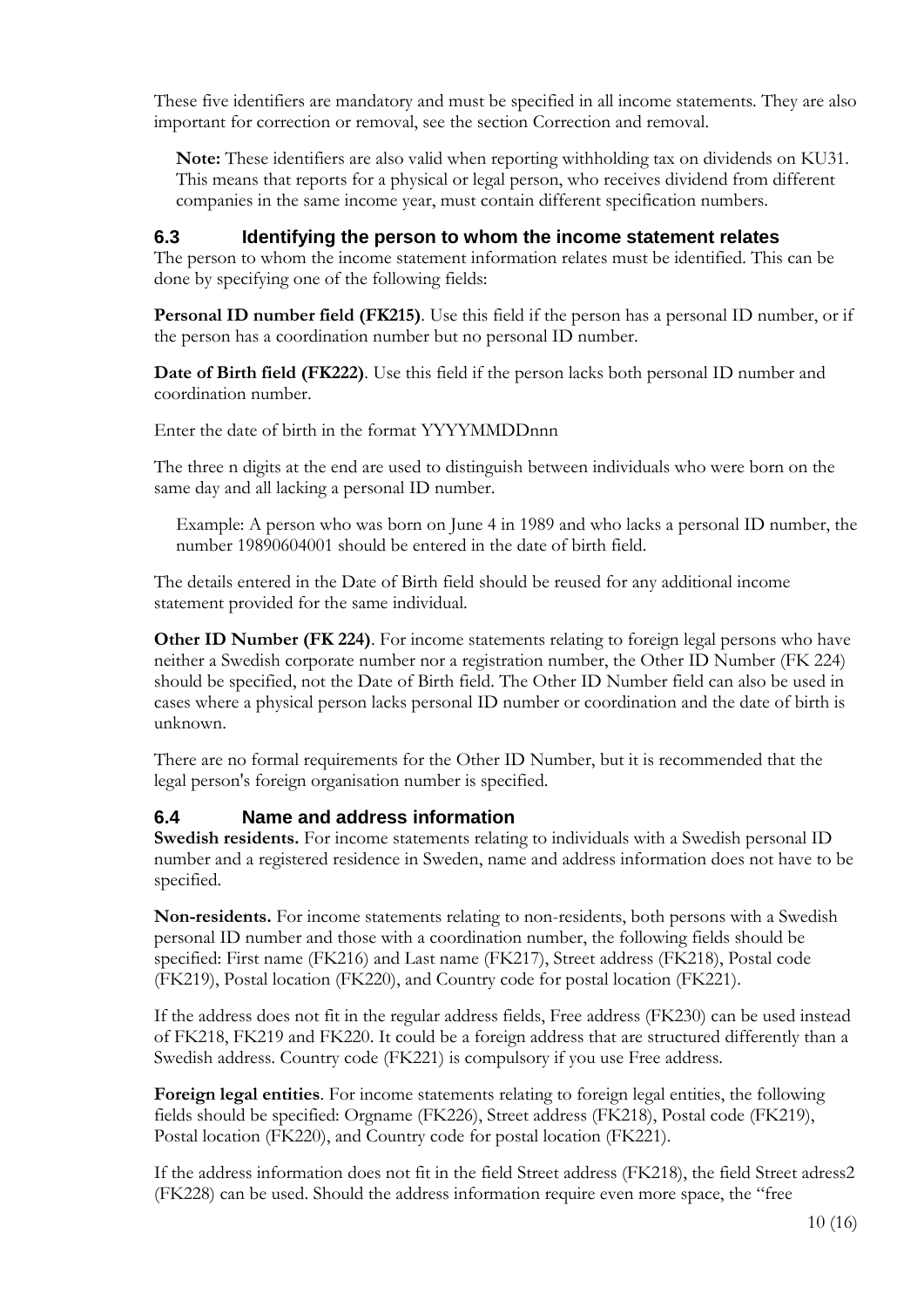address" field Free Address (FK230) can be used. For persons with a coordination number, the address of their native country should be entered, if possible.

**Note**: If a Swedish personal ID number, coordination number or corporate ID number is missing, the Date of Birth field (for physical persons) or the OtherIDNo fild (for legal entities) should be specified.

### <span id="page-10-0"></span>**6.5 Required fields**

An income statement must meet certain minimum requirements in order to be approved for electronic submission. The information in question is so essential for the income statement type submitted that the Swedish Tax Agency has no use for the income statement should the information be missing.

Example: An income statement for interest expense must include amounts in at least one of the fields for interest expense. The only exception is when you want to remove an income statement. Then no fields except for identifiers, may exist. Therefore, the associated controls that check this are designed to indicate if the removal marking (FK205) as well as the essential fields are left empty.

#### <span id="page-10-1"></span>**6.6 Specification number**

The specification number (FK570) must always be specified and it must be unique for each income statement. This applies even if you only submit one income statement for the same person.

**Note**: If the person submitting an income statement for another information provider adds a specification number, it is important that the information provider is aware of the specification number. If the information provider is to submit corrections or removals, the corrected income statement must have the same specification number as the income statement previously submitted.

#### <span id="page-10-2"></span>**6.7 Income statements without personal ID number**

Income statements without a personal ID number are not included in the income tax return 1, and the person to whom the information relates, is not credited for the preliminary tax. In contrast, the income statement is included when reconciling reported preliminary tax and employer contributions with the PAYE returns.

#### <span id="page-10-3"></span>**6.8 Reporting Swedish withholding tax**

From income year 2015, the form KU31 should be used to report Swedish withholding tax paid on dividends from companies that are VPC registered or VPC affiliated. The same rules that apply to income statements, also apply to Swedish withholding tax registered via KU31, except that they are submitted four (4) months after the dividend.

When Swedish withholding tax is registered in the KU31, you do not have to submit another KU31 for the same dividend. However, you need to submit a common income statement. The common income statement form can be sumbitted electronically in the XML file's form section, which then becomes a separate form that can be corrected or removed in the same way as an income statement. You can also make additions to that form.

#### <span id="page-10-4"></span>**6.8.1 Identifiers of common income statement forms**

The following criteria helps separate a common income statement form for Swedish withholding tax, from another common income statement form:

KU type The name of the common income statement form is KupongS.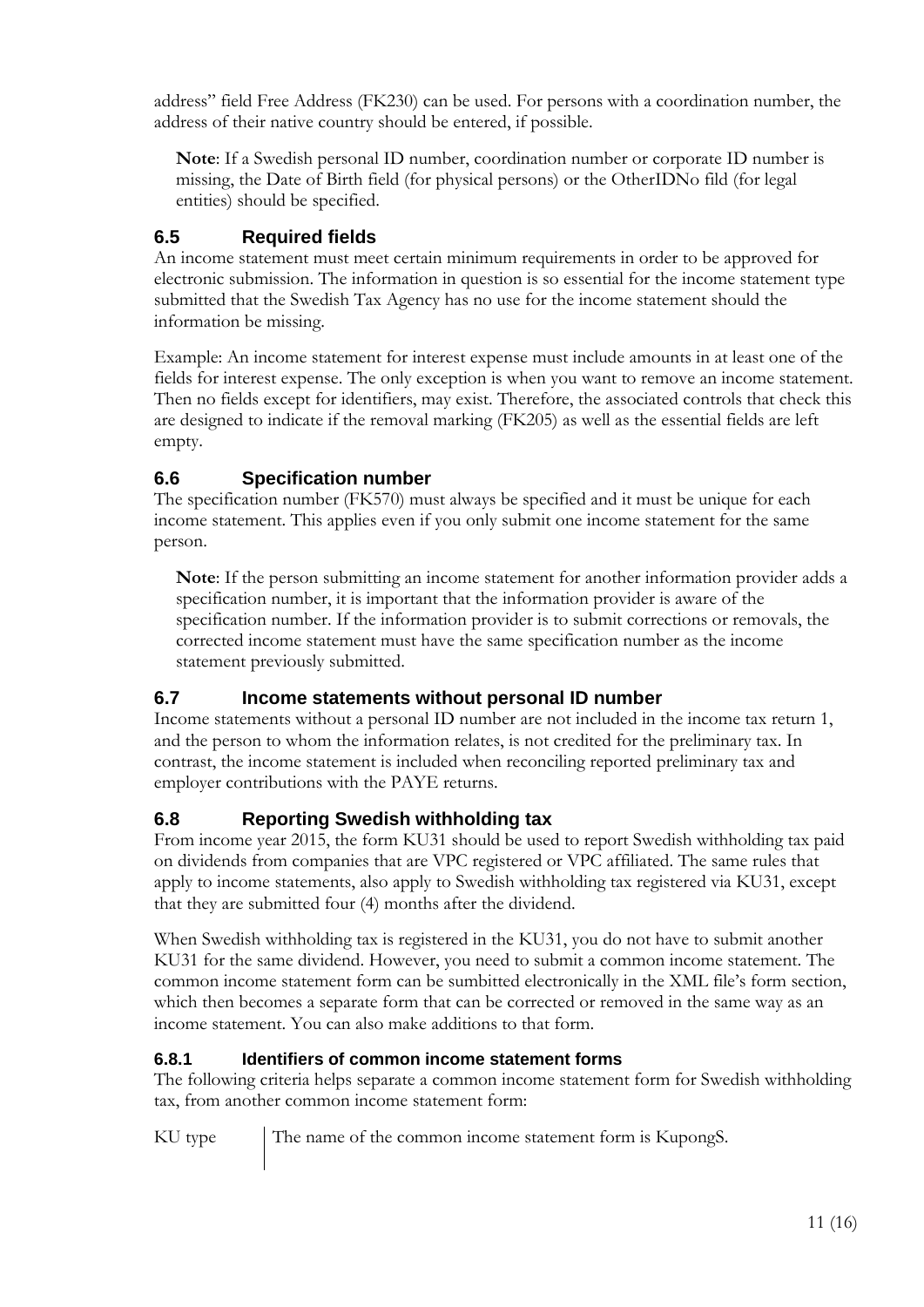| <b>FK201</b>               | The information provider's personal ID or corporate ID number |
|----------------------------|---------------------------------------------------------------|
| <b>FK203</b>               | Income year                                                   |
| $FK572$ or<br><b>FK890</b> | ISIN/OrgnrUtdelandeBolag                                      |
| <b>FK851</b>               | Merchant number                                               |

These five fields are mandatory and must be specified in all forms. They are also important for corrections and removal, see the section [Correction and removal.](#page-11-1)

#### <span id="page-11-0"></span>**6.8.2 Correction of common income statement forms**

A common income statement form can be corrected either through replacement or addition.

**Correction through replacement**. If you choose correction through replacement, you must send a new account with complete information about the dividend date and with the same identificators as the original account.

**Correction through addition**. If you choose correction through addition, you must enter a new merchant number. Since the addition has the same record date (FK853) as the original account, it is evident that it relates to a addition and not a new dividend. An addition can also contain negative values in the fields FK860–FK879.

# <span id="page-11-1"></span>**7 Correction and removal**

#### <span id="page-11-2"></span>**7.1 Correction of income statements and withholding tax information**

The income statements must be submitted to the Swedish Tax Agency no later than **January 31st** of the year following the income year. Corrected income statements must be submitted as soon as possible. Corrections submitted by **March 1st** at the latest are considered during the preprinting of the income tax return on paper. It is important that corrections are supplied continuously, without delay, as soon as they are produced. The reason is that the information is updated continuously in the electronic income tax return.

A modification made to a previously submitted income statement is considered to be a correction. An additional income statement, on the other hand, is considered as a completely new income statement."Note: Income statements that are reported correctly in the original report, should not be re-submitted.

A correction-income statement should be complete. In addition to the corrected information all information that has not been corrected must be included in the correction-income statement.

When correcting a previously submitted income statement**,** all the following identifiers should be specified:

| KU type      | The form that should be used for the income statements in question |
|--------------|--------------------------------------------------------------------|
| <b>FK201</b> | The information provider's personal ID or corporate ID number      |
| <b>FK203</b> | Income year                                                        |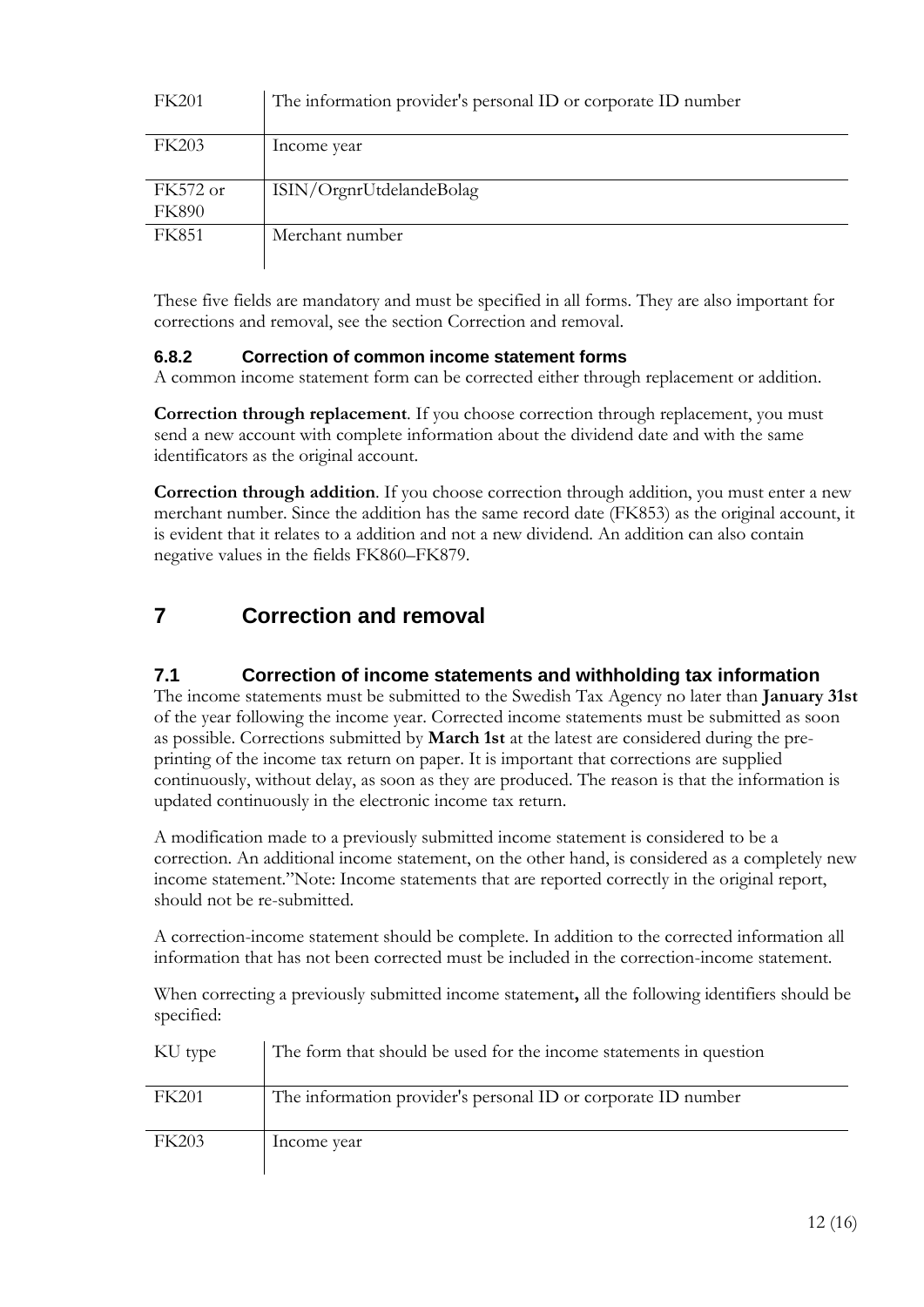| FK215,                                                                          | Whoever the income statement relates to. Personal ID, coordination number,      |
|---------------------------------------------------------------------------------|---------------------------------------------------------------------------------|
| or corporate ID number (FK215). Should none of these numbers exist,<br>FK222 or |                                                                                 |
| <b>FK224</b>                                                                    | specify date of birth for an individual (F222) or another ID number for a legal |
|                                                                                 | entity (FK224).                                                                 |
| <b>FK570</b>                                                                    | Specification number (same as on the original income statement)                 |
|                                                                                 |                                                                                 |

Information on Swedish withholding tax on dividends is corrected in the same way as common<br>Information on Swedish withholding tax accounts must be completed no later income statements, but the submission of withholding tax accounts must be completed no later than four (4) months after the dividend.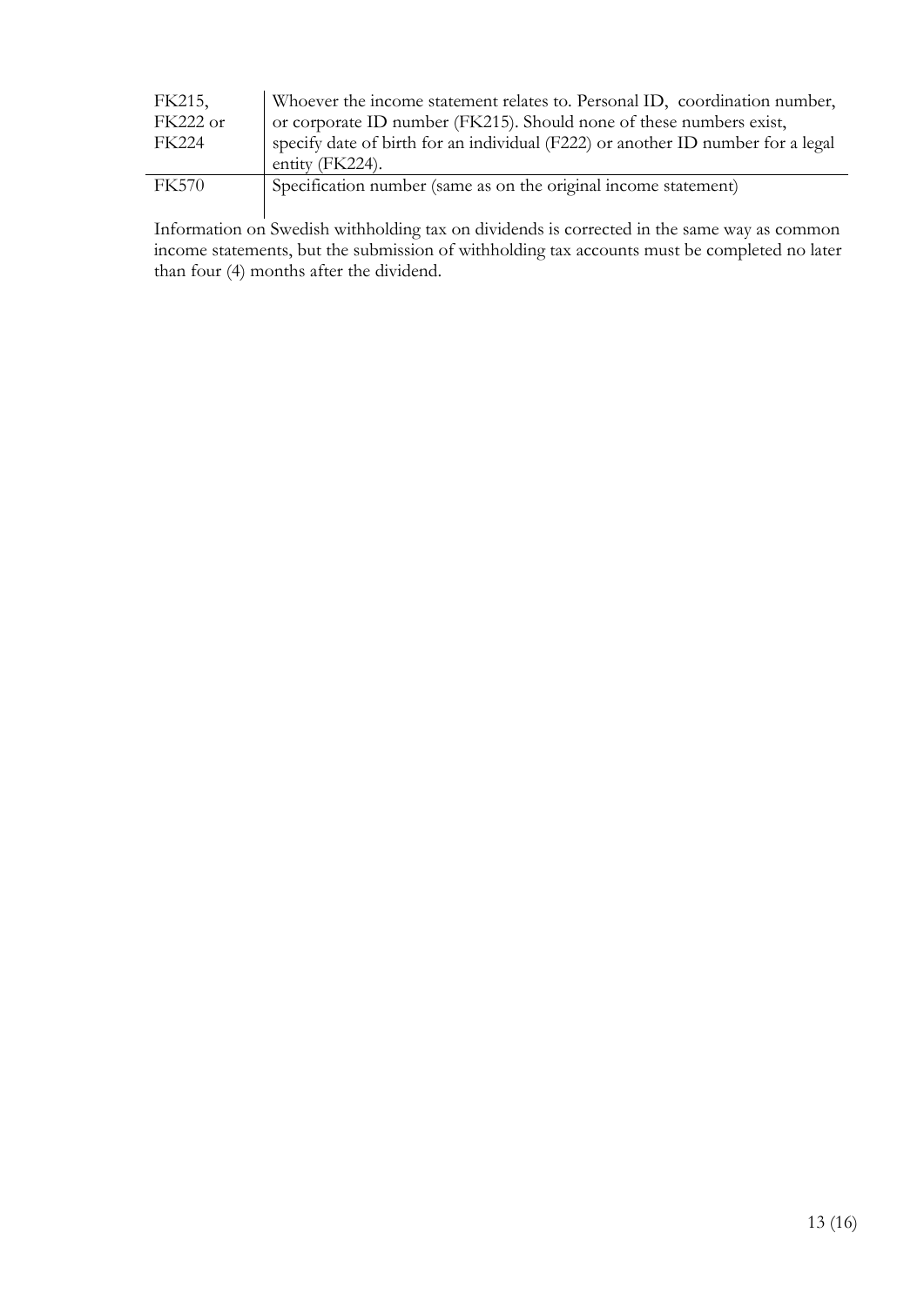### <span id="page-13-0"></span>**7.2 Correction of income statement submitted for the wrong person**

If an income statement has been submitted for the wrong person, two income statements must be submitted to correct the error. The incorrect income statement is removed, and a correct income statement is submitted, including the correct personal ID or coordination number or date of birth, and other relevant information.

#### <span id="page-13-1"></span>**7.3 Removal of submitted income statements**

Upon removal of a previously submitted income statement, removal marking **(FK205)** and all identifiers should be specified:

| KU type      | The form that should be used for the income statements in question              |
|--------------|---------------------------------------------------------------------------------|
| <b>FK201</b> | The information provider's personal ID or corporate ID number                   |
| <b>FK203</b> | Income year                                                                     |
| FK215,       | Whoever the income statement relates to. Personal ID, coordination number,      |
| $FK222$ or   | or corporate ID number (FK215). Should none of these numbers exist,             |
| <b>FK224</b> | specify date of birth for an individual (F222) or another ID number for a legal |
|              | entity (FK224).                                                                 |
| <b>FK570</b> | Specification number (same as on the original income statement)                 |

No additional information may be included.

#### <span id="page-13-2"></span>**7.4 Removal of entire income statements file**

If something goes wrong and several, or even all, income statements in the file are found to contain incorrect information, the best action may be to remove the entire income statements file submitted. You do this by creating a removal file. A removal file includes all income statements from the original file, but all income statements have only identifiers and Removal marking (FK205) completed. No other information may be completed for a removal. When the removal file is submitted, all income statements from the previously submitted file are removed. You can then submit your new income statement file with the correct income statements. The latest income statements become current and valid.

# <span id="page-13-3"></span>**8 Technical requirements and testing of new XML format**

XML files can be tested via the Swedish Tax Agency's test service. The test service enables tests of income statement files for income year 2016 (schema version 2.0) as well as for income year 2015 ( schema version 1.2). Each file can contain income statements for one income year only.

#### <span id="page-13-4"></span>**8.1 File size**

The maximum size of files that can be transferred to each service are as follows:

- Test service  $-3 \text{ MB}$
- File Transferservice 200MB. If you have a file that exceeds 200 MB, you an divide the file. That allows you to submit your income statement even if your total file volume exceeds 200 MB.
- e-transport e- file size should not exceed 1 GB.

#### <span id="page-13-5"></span>**8.2 File format**

The following conditions apply for the file: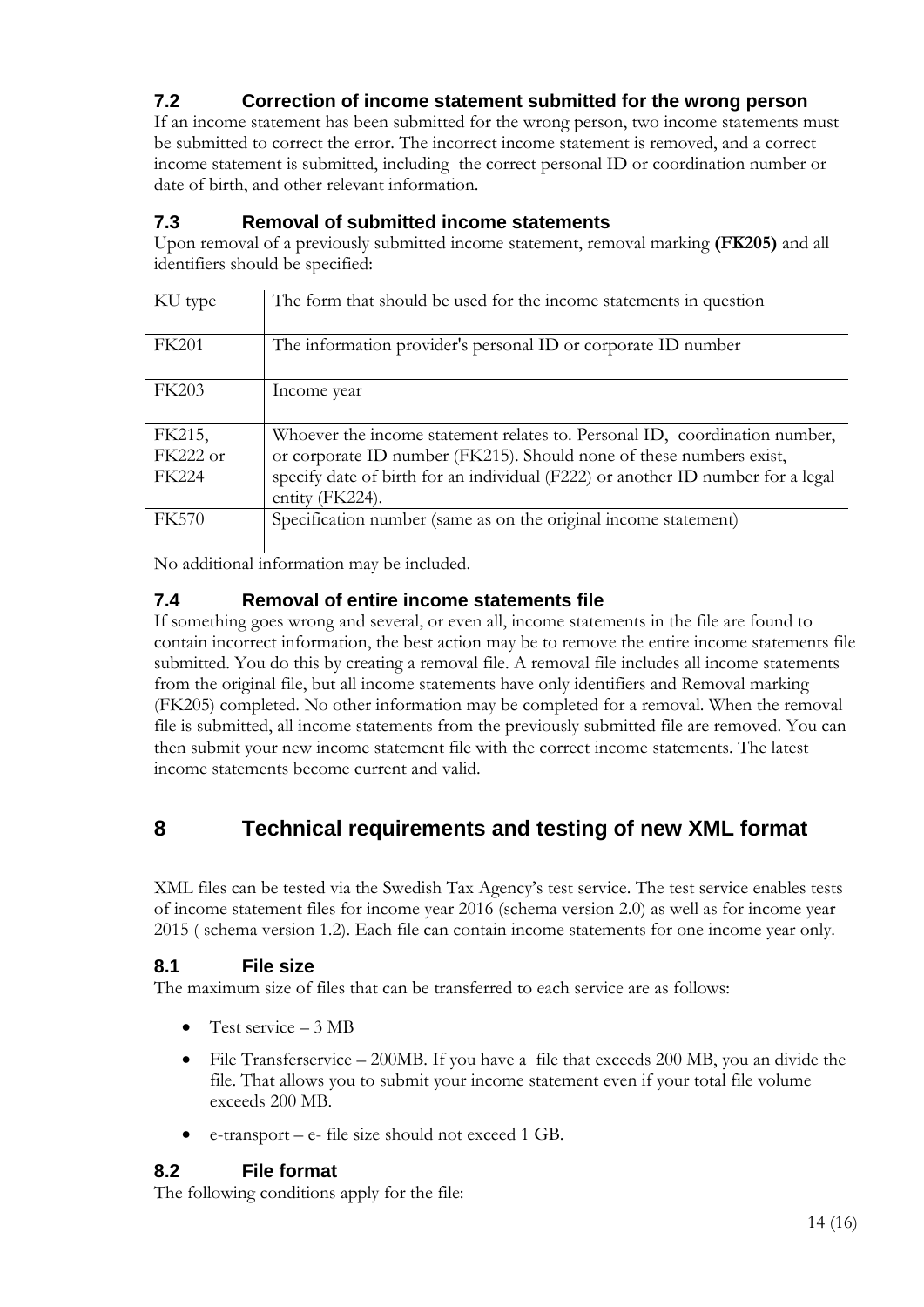- The file format should be XML,with character encoding UTF8
- The following characters are replaced with HTML code in the XML file, and therefore cannot be used as field values:

| Character | Replacement |
|-----------|-------------|
| $\,<\,$   | <           |
| $\,>$     | >           |
| &         | &           |
|           | '           |
| "         | "           |

#### <span id="page-14-0"></span>**8.3 File content**

The file may contain the following information:

- The file can only refer to one income year.
- The file may contain several information providers.
- The file name is optional.
- The maximum number of characters in the file name is 256.
- All characters are permitted in the file name. The character table UTF-8 is used.

#### <span id="page-14-1"></span>**8.4 Range of values – Field types**

Appendix 1 contains a description of the field types (data types, formats) to use in the income statement files.